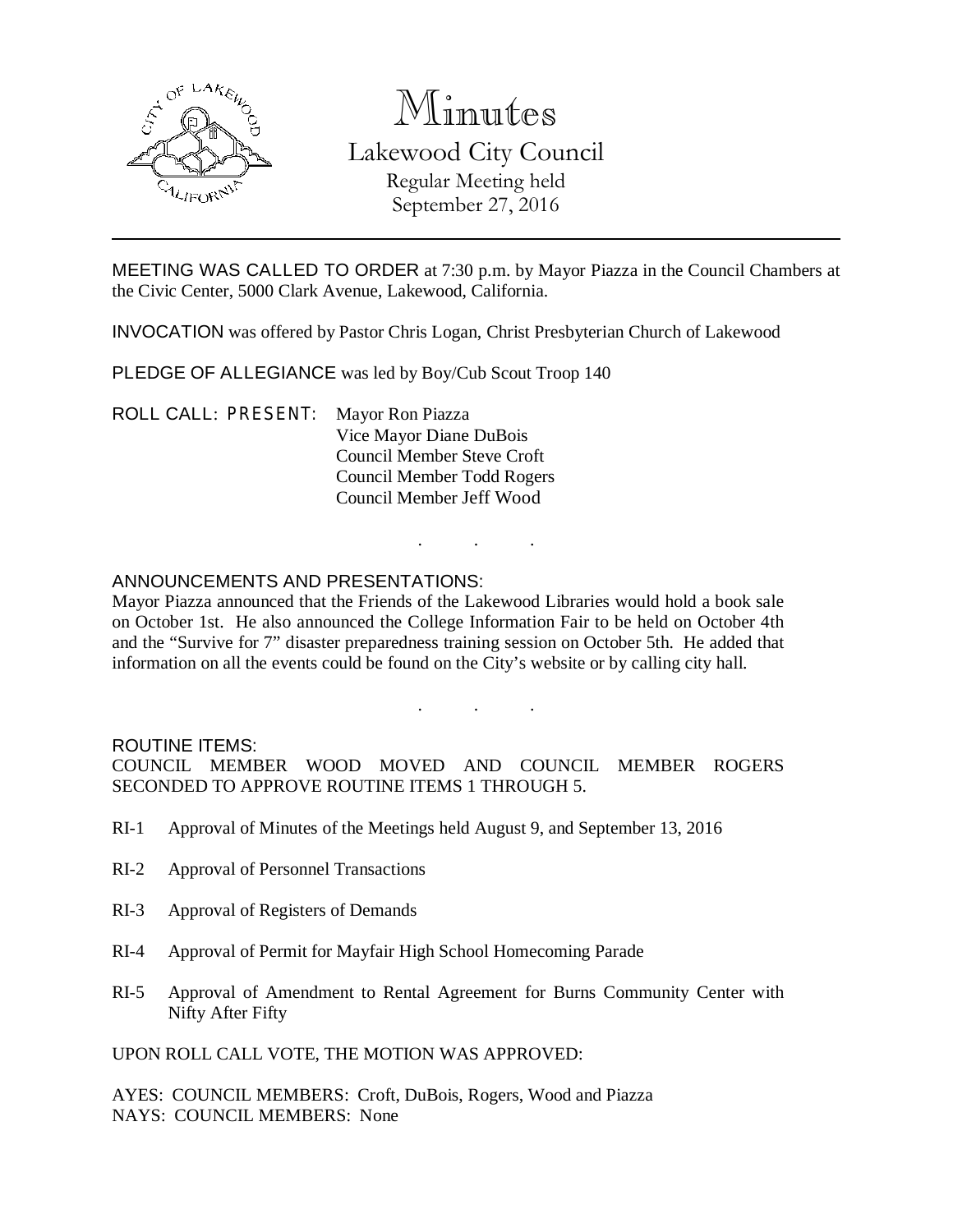City Council Minutes September 27, 2016 Page 2

## 1.1 • AWARD OF BID FOR PUBLIC WORKS PROJECT NO. 2016-5; LAKEWOOD STORMWATER AND RUNOFF CAPTURE PROJECT AT BOLIVAR PARK

Lisa Rapp, Director of Public Works, displayed slides and made a presentation based on her memo in the agenda. She provided an overview of the stormwater and runoff capture project at Bolivar Park, which would include the construction of a facility to divert, treat and store urban dry weather runoff and a small portion of the early part of wet weather flow. A portion of the water would be used to irrigate the park and the rest would be infiltrated into the ground. She reported that six bids had been received and that the project would be funded by a grant from Caltrans with no matching funds or cost share required from the City. It was recommended that the City Council adopt the plans, specifications and working details for the project; award a contract to Reyes Construction, Inc. in the amount of \$8,598,768; authorize staff to approve a cumulative total of contract change orders, as needed, not to exceed \$500,000; authorize staff to approve Willdan's proposal to provide project management; and authorize staff to approve Tetra Tech's proposal to provide design support services during the construction phase.

Council Member Croft explained that the purpose of the low flow, which was a year round process, and the first flush, which occurred with initial rainfall, was to remove and prevent contaminants from the stormwater streaming to the ocean. He expressed enthusiasm at moving forward with the project.

Council Member Rogers, noting the potential inconveniences associated with the project, commended the consultants and staff on their efforts to mitigate the impacts to the nearby residents.

Responding to Council Member Wood's suggestions for some type of advanced notification such as "coming soon" banners or notices directing residents to the City website for additional information, Ms. Rapp stated that such signage and information could be placed around the neighborhood of the construction site.

Mayor Piazza opened the public hearing at 7:51 p.m. and called for anyone in the audience wishing to address the City Council on this matter.

Mitchell Ramirez, Lakewood, inquired regarding responsibility for the maintenance of the facility.

Ms. Rapp explained that maintenance needs were not expected to be substantial and since the project served others in the watershed besides Lakewood, it had been determined that the cities with territory draining into the project would share in a proportional cost for maintenance.

Mayor Piazza noted that additional savings would be realized since reclaimed water would be used to irrigate the parks thereby offsetting the costs of using potable water.

COUNCIL MEMBER CROFT MOVED AND VICE MAYOR DUBOIS SECONDED TO APPROVE STAFF'S RECOMMENDATIONS.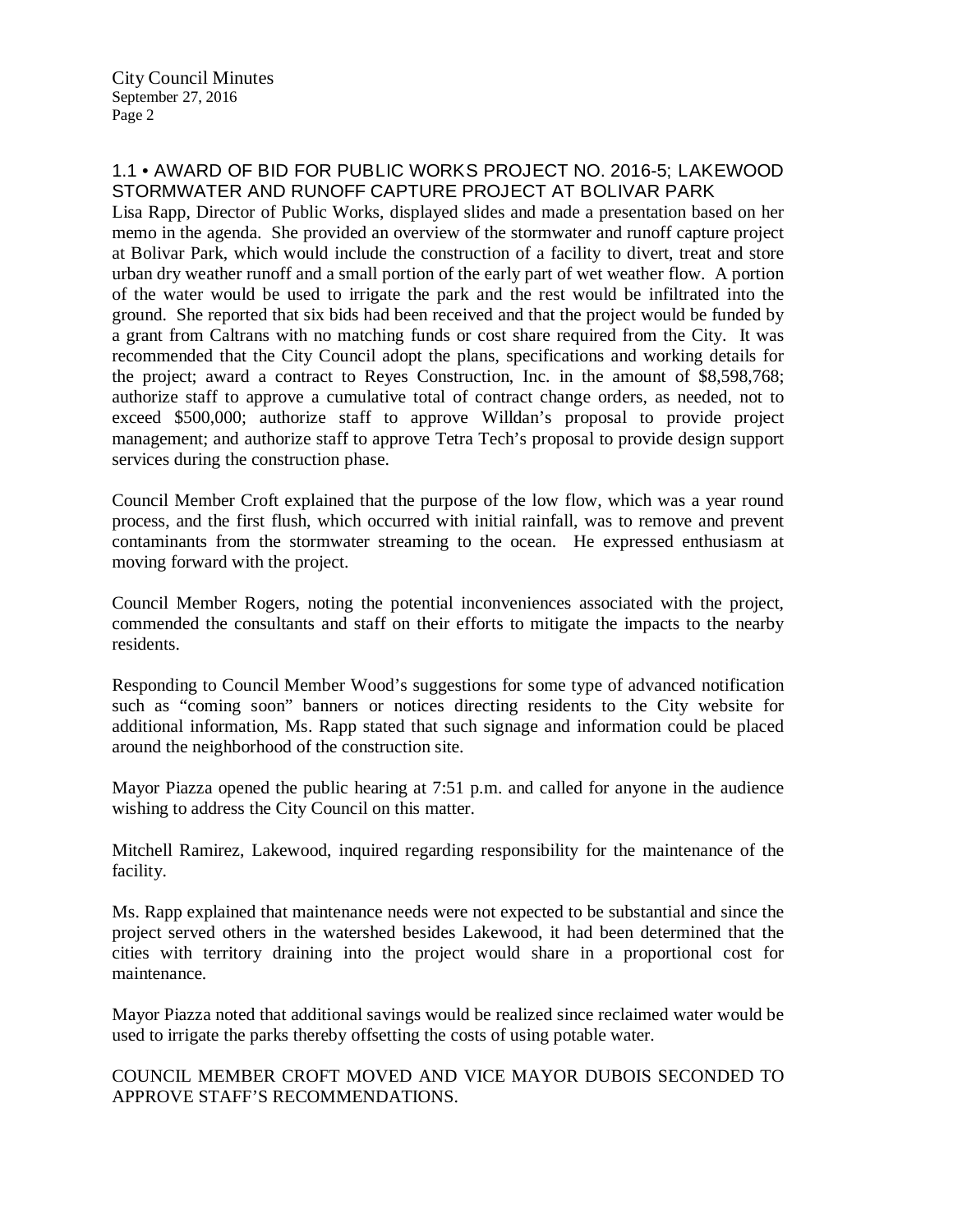City Council Minutes September 27, 2016 Page 3

#### 1.1 • AWARD OF BID FOR PW 2016-5; LAKEWOOD STORMWATER AND RUNOFF CAPTURE PROJECT AT BOLIVAR PARK - Continued UPON ROLL CALL VOTE, THE MOTION WAS APPROVED:

AYES: COUNCIL MEMBERS: Croft, DuBois, Rogers, Wood and Piazza NAYS: COUNCIL MEMBERS: None

#### 1.2 • APPROVAL OF PURCHASE OF ONE JOHN DEERE TRACTOR 5100M

Administrative Services Director Diane Perkin displayed slides and gave a report based on the memo in the agenda. She stated two proposals had been received for the purchase of a tractor needed to replace two older models acquired in 1984 and 1986. It was the recommendation of staff that the City Council hold a public hearing, appropriate \$85,083 of General Funds and authorize the purchase of one 2016 John Deere 5100M tractor with all necessary hardware at the contract price of \$85,082.05 from RDO Agriculture Equipment Company of Riverside.

. As we have a set of  $\mathcal{A}$  , and  $\mathcal{A}$ 

Recreation and Community Services Director Lisa Litzinger responded to Council Member Croft's inquiry by stating that after having purchased a smaller tractor a few years ago, the addition of the new equipment would sufficiently cover replacement of the two older models.

Vice Mayor DuBois expressed appreciation to staff for being good stewards of public equipment by maintaining the older tractors, which lasted over thirty years.

In response to Council Member Wood's inquiry regarding having obtained only two proposals, Ms. Perkin stated that the locality of the vendors for such equipment seemed to influence the number of proposals received.

Mayor Piazza opened the public hearing at 7:57 p.m. and called for anyone in the audience wishing to address the City Council on this matter. There was no response.

COUNCIL MEMBER WOOD MOVED AND COUNCIL MEMBER ROGERS SECONDED TO APPROVE STAFF'S RECOMMENDATIONS. UPON ROLL CALL VOTE, THE MOTION WAS APPROVED:

AYES: COUNCIL MEMBERS: Croft, DuBois, Rogers, Wood and Piazza NAYS: COUNCIL MEMBERS: None

2.1 • RESOLUTION NO. 2016-59; DECLARING OPPOSITION TO LOS ANGELES COUNTY METROPOLITAN TRANSPORTATION AUTHORITY MEASURE M City Attorney Steve Skolnik stated that subsequent to a recent meeting of the Intergovernmental Relations Committee to consider the transportation ballot measure on the November ballot, it was the committee's recommendation that the City Council adopt the proposed resolution to oppose Measure M.

. . .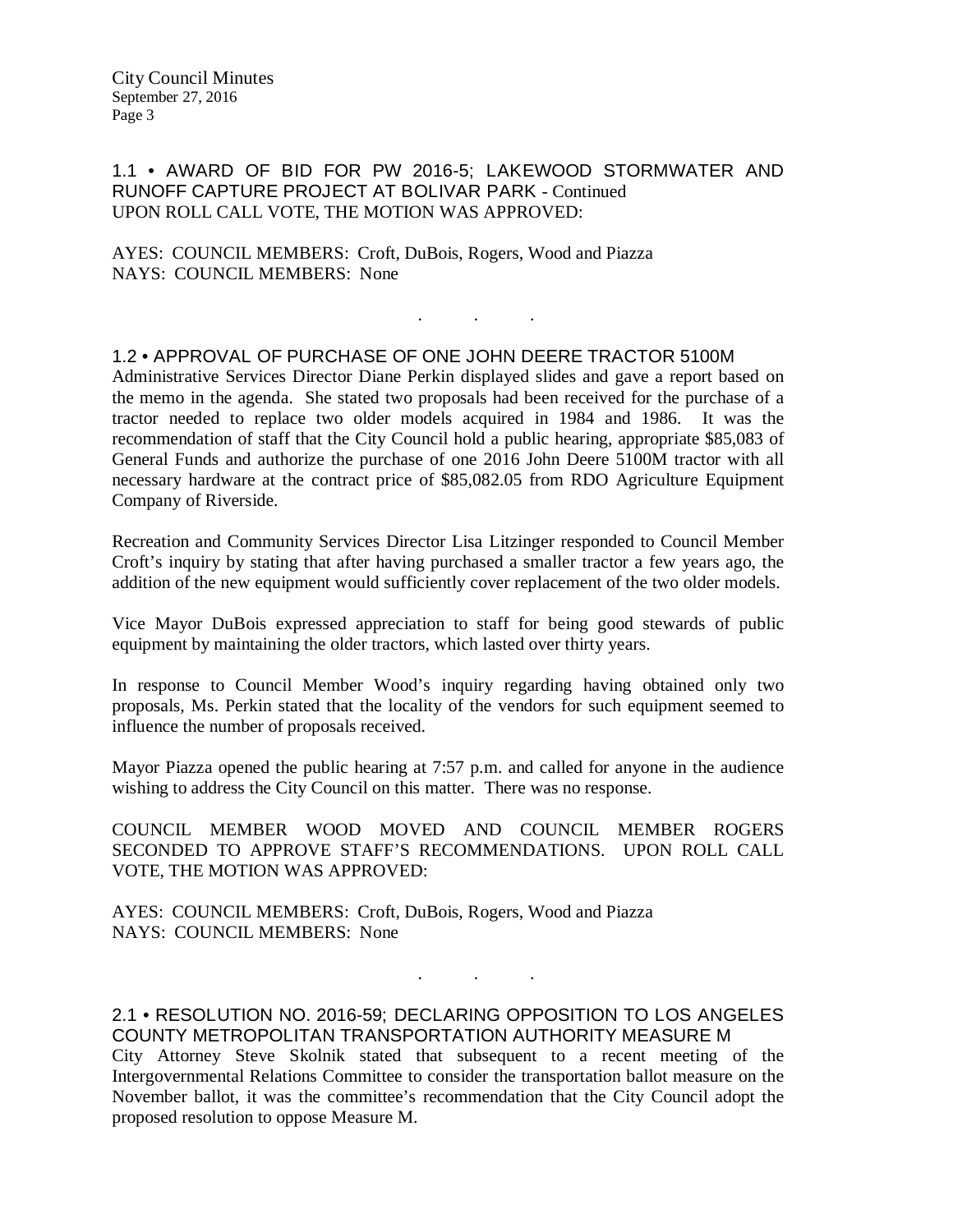## 2.1 • RESOLUTION NO. 2016-59; DECLARING OPPOSITION TO L.A. COUNTY METROPOLITAN TRANSPORTATION AUTHORITY MEASURE M - Continued Denny Zane, Executive Director of MoveLA, Santa Monica, urged support for Measure M.

Vice Mayor DuBois reported that transportation projects such as the eco-rapid transit and the widening of freeways were not contained in Measure M. She explained that over \$7.5 million in sales tax would be collected from Lakewood and only \$1 million would be received in local returns. She added that more than forty cities collectively were opposing the measure. She confirmed for Council Member Wood that the negotiations between some of the cities and Metro were non-binding and that the assurances being offered by Los Angeles Mayor Eric Garcetti may not be supported by the Board. She cited as an example the "subway to the sea" project touted under Measure R which had been replaced by airport and other projects. She expressed frustration at the imbalance of the region's needs being pushed aside by Metro in favor of projects benefitting those in other communities.

Council Member Croft commented that while on a countywide level, the measure appeared to be a noble effort, there were no guarantees that projects in the Gateway or South Bay regions would be a priority. He stated the belief that worthwhile projects, if designed well, could be successfully passed by voters in the future.

Council Member Rogers expressed appreciation for the efforts of Vice Mayor DuBois and Supervisor Knabe on the Metro Board noting that the vision of the majority of the Board for the County's transportation needs did not reflect the different regions' priorities. He added that while it was important to support mass transit and critical infrastructure needs, residents were being unnecessarily burdened with additional taxation as shown by the large number of State and local tax measures on the ballot. He observed that it was the duty of elected officials to do what could be done to make life better and easier for their constituents. He remarked that cities should have been consulted about their priorities at the time the measure had been drawn up and not a month away from the election date. He affirmed the philosophy that there needed to be a collective vision for transportation within the County and stated that he would be voting against Measure M and supporting the proposed resolution.

Mayor Piazza concurred with the comments made by his colleagues stating that a larger tax which guaranteed projects being completed in the region sooner would be more beneficial than the half-cent increase that delayed the commencement of some of the improvements for decades. He expressed support for the proposed resolution and added that he would be voting no on Measure M.

Council Member Wood maintained that he would also support the proposed resolution noting that while transportation improvements were essential, it was also important to balance the goals of the City with the needs of the residents.

RESOLUTION NO. 2016-59; A RESOLUTION OF THE CITY COUNCIL OF THE CITY OF LAKEWOOD DECLARING OPPOSITION TO LOS ANGELES COUNTY METROPOLITAN TRANSPORTATION AUTHORITY MEASURE M